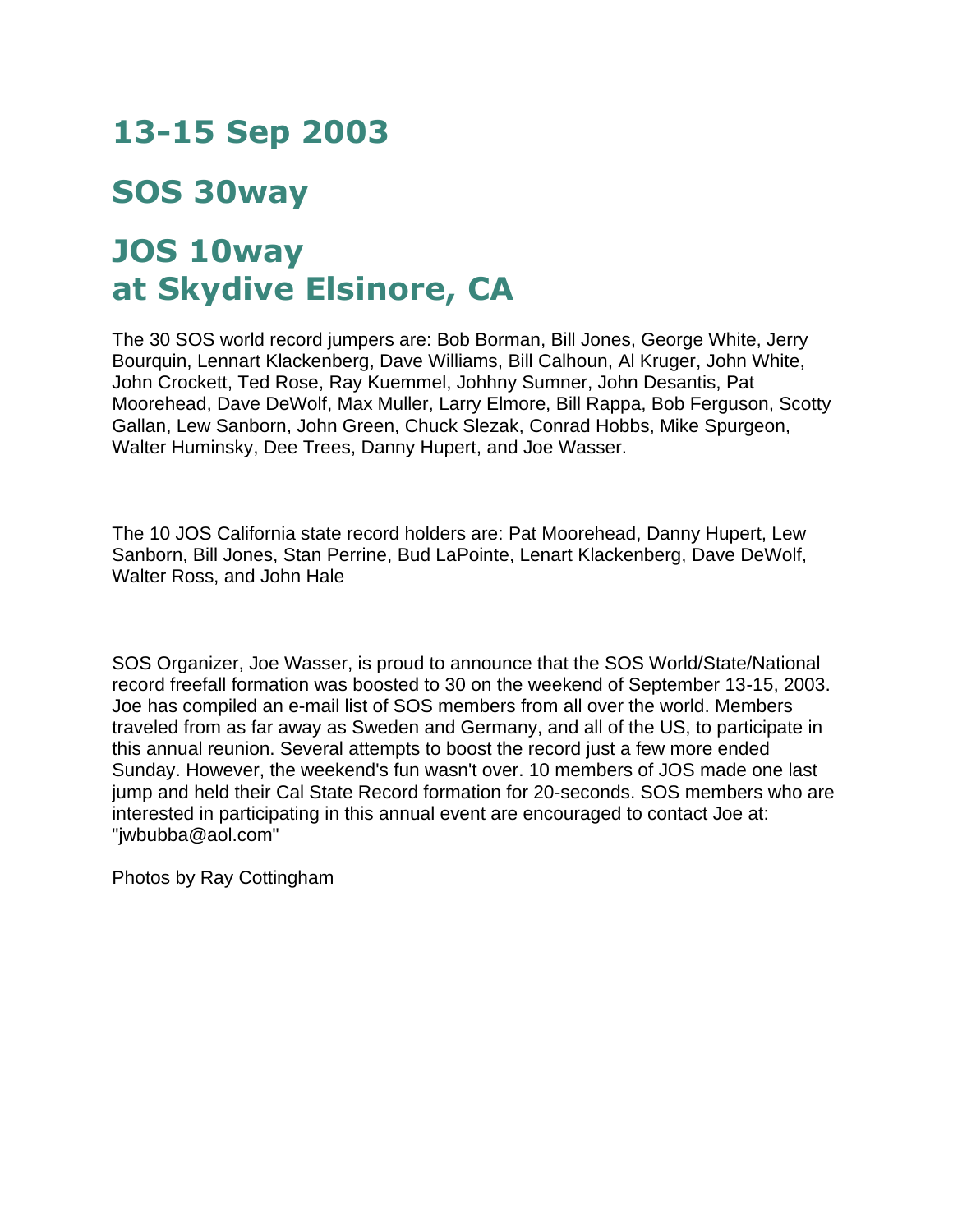

**SOS 30-way jump on 12 September, 2003 at Elsinore, CA, USA. This jump is an official world, national, and state SOS record.**

**SOS record jumpers on the ground**

**JOS 10 way jump on September 14, 2003 at Elsinore, CA, USA. This jump is an official California state record.**